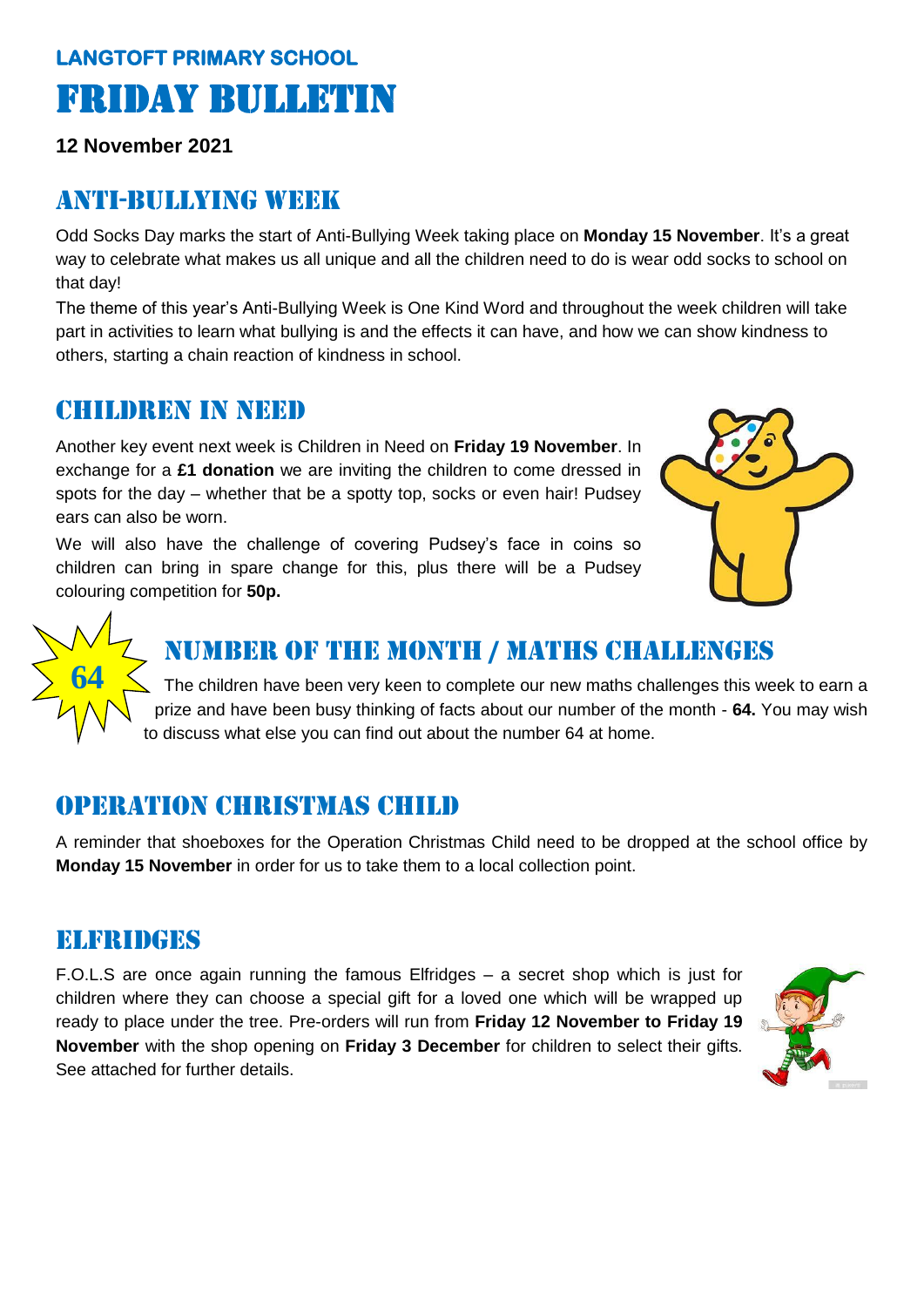## Reading buddies



.

Do you have a couple of hours to spare once or twice a week and enjoy reading with children? We are seeking to recruit Reading Buddies in school where volunteers spend time reading 1 to 1 with children to help provide opportunities to develop fluency and understanding in addition to promoting a love of reading.

If you are interested please contact the school office: [enquiries@langtoft.lincs.sch.uk](mailto:enquiries@langtoft.lincs.sch.uk) An Enhanced DBS check Full training will be provided.

#### Remembrance service

The Year 6 children had a visit to the church to take part in a Remembrance Day service on Thursday. The service was led by Reverend Howard and involved some children reading out the names of the fallen from Langtoft along with marking the two-minute silence.



## Virtual author visit

KS2 children enjoyed a virtual visit from the multi- million bestselling author Jacqueline Wilson today. While authors can't come to the school in person at the moment, we were excited to be tune into a live Zoom session with schools across the country. Jacqueline talked about why and how she started her writing career, how she created some of her much-loved characters and all about her brand-new book, *THE PRIMROSE RAILWAY CHILDREN* – a re-imagining of E Nesbit's classic set in the present day. We also met the book's illustrator Rachael Dean who shared information with the children. Research shows that author events in schools inspire children and help them on their journey to a love of reading.

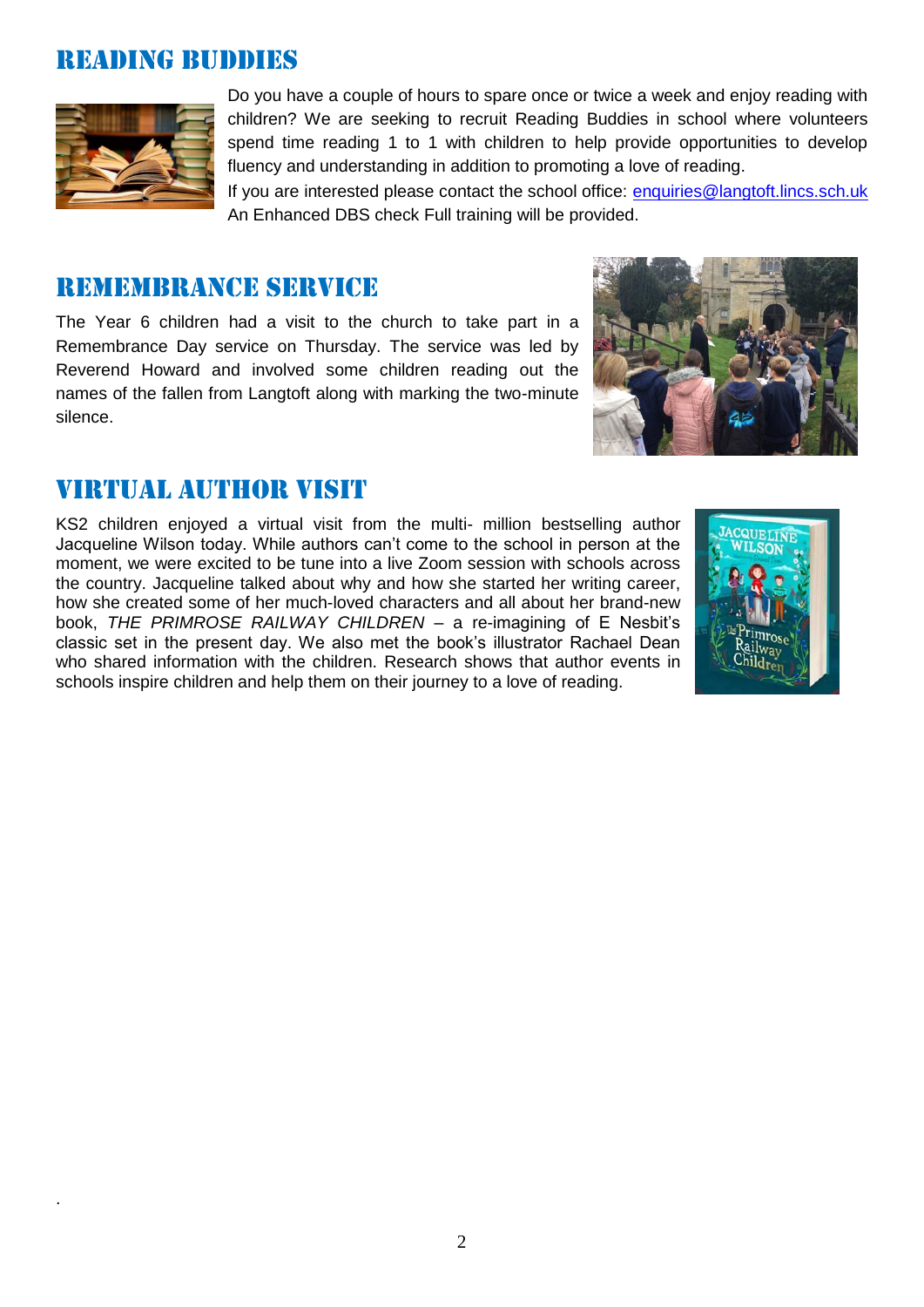# Class updates

## **For week commencing 15th November 2021 Please find information about what each class are learning next week.**

# Foundation stage

This week is anti-bullying week so we will discuss different scenarios and think about how to be kind to others. We will start our mini topic on Birthdays and begin to prepare for Fred Frog's Fifth birthday! We will write invitations, party lists and make decorations and cards.

In phonics, we are going to learn to read and write the special friends 'ng' and 'nk' as well as recapping previous sounds. The children have made lots of progress with their reading this term already- well done! We are also working on the correct letter formation and spelling simple words such as cat, tip, mud. In maths, the children will continue to learn about different ways to make 4 and 5. One of the end of year goals in maths is to automatically recall number bonds to 5 and to subitise (recognise quantities without counting) up to 5.

## Year 1

What an exciting week we have ahead in Year 1. We are going to continue to learn about Australia and we will be starting to create our own Aboriginal Artwork! We will be taking a trip to St Michael's Church in Langtoft as part of RE to learn about all its features and what happens there. In English we are going to continue listening to and discussing Aboriginal Dreamtime Stories ready for writing our own and in maths we will be finishing our addition and subtraction within 10 topic.

# YEAR 2

This week in English, we will be using all the skills we have learnt over the last two weeks, such as writing in the past tense and using the first person, to write our diary entries. We will imagine that we are Bob, the man on the moon and write about our day.

The children have shown great resilience this week when learning how to add two two-digit numbers and have been introduced to the expanded column method. Keep practising this at home to build up your confidence. This week our focus will be on subtracting two digit numbers.

After planning their moon buggies, the children now know what they will need to make them. Please can they bring anything they need, (that we do not have in school) such as egg boxes in on Tuesday for them to make their models.

We will then be starting our next exciting unit of work all about the Great Fire of London.

# YEAR 3

In Year 3, we will be exploring the characteristics of rock types in science as well as looking at how land use changed over time between the Stone age and Bronze age. We shall continue with desktop publishing in computing to create our reports on Mary Anning and Skara Brae. In gymnastics, we continue to develop our balance in a variety of positions as well as visiting the pool to develop a key life skill. In mathematics, we will further develop our understanding of addition and subtraction of 2 and 3-digit numbers.

## YEAR 4

In Year 4, we will creating some persuasive adverts in English. Our focus text, 'The Boy who Biked the World part 2 – The Americas' has taught us about some the unusual foods the main character Tom has encountered on his journey from South America to Alaska. We will be using these interesting and